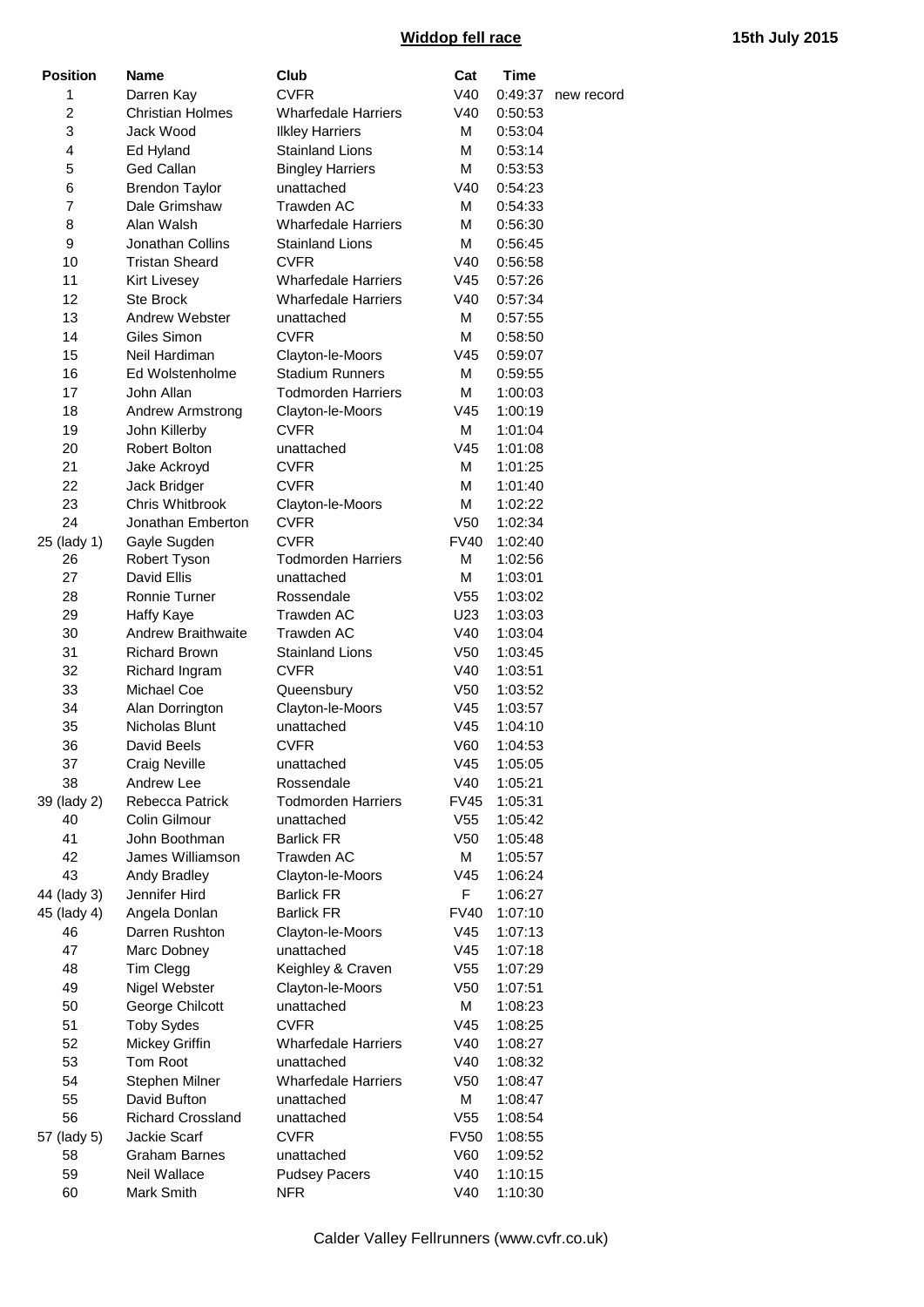## **Widdop fell race 15th July 2015**

|                    | Alan Walsh<br><b>Kirt Livesey</b> |                                          | 8<br>11         |               |
|--------------------|-----------------------------------|------------------------------------------|-----------------|---------------|
|                    | 1 Christian Holmes                | <b>Wharfedale Harriers</b>               | 2               | 21            |
| <b>Men's Teams</b> |                                   |                                          |                 | <b>Points</b> |
| <b>DNF</b>         | Dave Collins                      | <b>Todmorden Harriers</b>                | V <sub>55</sub> |               |
| 114 (lady 25)      | Linda Carey                       | <b>Baildon Runners</b>                   | <b>FV55</b>     | 1:41:33       |
| 113 (lady 24)      | Rachel Whitaker                   | <b>Todmorden Harriers</b>                | FV40            | 1:41:16       |
| 112 (lady 23)      | Kate Walter                       | <b>Baildon Runners</b>                   | <b>FV50</b>     | 1:40:53       |
| 111 (lady 22)      | Adrienne Olszewska                | Clayton-le-Moors                         | FV45            | 1:38:53       |
| 110 (lady 21)      | Elizabeth Allison                 | Trawden AC                               | <b>FV50</b>     | 1:37:46       |
| 109                | Duncan Watson                     | unattached                               | Μ               | 1:32:26       |
| 108 (lady 20)      | <b>Hilary Farren</b>              | Rossendale                               | <b>FV50</b>     | 1:31:15       |
| 107 (lady 19)      | Kate Pope                         | <b>CVFR</b>                              | F               | 1:29:14       |
| 106 (lady 18)      | <b>Clare Harris</b>               | <b>Todmorden Harriers</b>                | <b>FV55</b>     | 1:27:53       |
| 105 (lady 17)      | Sonia Pascal                      | unattached                               | FV45            | 1:27:40       |
| 104 (lady 16)      | Helen Hage                        | unattached                               | <b>FV40</b>     | 1:27:29       |
| 103                | <b>Robert Hirst</b>               | Clayton-le-Moors                         | V60             | 1:26:48       |
| 102 (lady 15)      | Anne Milner                       | <b>Wharfedale Harriers</b>               | <b>FV45</b>     | 1:25:55       |
| 101 (lady 14)      | Rose George                       | <b>Kirkstall Harriers</b>                | <b>FV45</b>     | 1:25:13       |
| 100 (lady 13)      | Reena Mistry                      | <b>Eccleshill RR</b>                     | F.              | 1:24:37       |
| 99 (lady 12)       | Susan Bladon                      | <b>CVFR</b>                              | FV55            | 1:22:54       |
| 98                 | lan Hartman                       | <b>Baildon Runners</b>                   | V65             | 1:22:50       |
| 97                 | <b>Graham Breeze</b>              | <b>Wharfedale Harriers</b>               | V70             | 1:22:42       |
| 96                 | Craig Smith                       | unattached                               | V <sub>50</sub> | 1:22:24       |
| 95                 | Nigel Shaw                        | <b>Baildon Runners</b>                   | V <sub>50</sub> | 1:22:15       |
| 94                 | Robin Gray                        | unattached                               | V <sub>50</sub> | 1:22:02       |
| 93                 | Wayne McIntosh                    | <b>Trawden AC</b>                        | M               | 1:21:57       |
| 92 (lady 11)       | Gloria Ayuso                      | <b>CVFR</b>                              | <b>FV40</b>     | 1:21:28       |
| 91                 | Rob Myers                         | <b>Baildon Runners</b>                   | V <sub>55</sub> | 1:21:27       |
| 90 (lady 10)       | <b>Chris Preston</b>              | <b>Todmorden Harriers</b>                | <b>FV50</b>     | 1:21:23       |
| 89                 | <b>Graham Schofield</b>           | Chorley                                  | V60             | 1:20:57       |
| 88                 | <b>Andrew Biddle</b>              | <b>West Pennine Runners</b>              | V60             | 1:20:34       |
| 87 (lady 9)        | <b>Kirsty Patten</b>              | <b>Todmorden Harriers</b>                | F.              | 1:20:10       |
| 86                 | <b>Bill Hunter</b>                | <b>Holmfirth</b>                         | V65             | 1:20:02       |
| 85                 | <b>Nick Harris</b>                | Rossendale                               | V65             | 1:19:05       |
| 84 (lady 8)        | Aileen Baldwin                    | <b>Stainland Lions</b>                   | <b>FV60</b>     | 1:18:55       |
| 83                 | Anthony Macro                     |                                          | V <sub>55</sub> | 1:18:25       |
| 82                 | Andrew Howarth                    | Clayton-le-Moors<br><b>Trawden AC</b>    | V <sub>55</sub> | 1:18:22       |
|                    |                                   |                                          | V55             | 1:17:27       |
| 80<br>81           | Matt Fielding<br>Graeme Woodward  | Queensbury<br><b>CVFR</b>                | м               | 1:17:08       |
| 79                 | Paul Hindle                       | <b>Wharfedale Harriers</b>               | V50             | 1:17:03       |
| 78                 | <b>Arthur Warren</b>              | unattached                               | V60             | 1:14:23       |
| 77                 | <b>Mark McConville</b>            | <b>Trawden AC</b>                        | V40             | 1:14:14       |
| 76 (lady 7)        | Jane Leonard                      | <b>Todmorden Harriers</b>                | FV55            | 1:13:52       |
| 75                 | John Coates                       | unattached                               | V <sub>50</sub> | 1:13:46       |
| 74                 | Adam Wallwork                     | <b>Trawden AC</b>                        | м               | 1:13:42       |
| 73                 | lan Ringrose                      | unattached                               | V <sub>50</sub> | 1:13:36       |
| 72                 | Lee Hipwell                       | Queensbury                               | V40             | 1:13:29       |
| 71                 | <b>Andrew Hollas</b>              | Accrington RR                            | V45             | 1:12:59       |
| 70                 | <b>Andrew Foster</b>              | Clayton-le-Moors                         | V45             | 1:12:51       |
| 69                 | Paul Haigh                        | <b>CVFR</b>                              | м               | 1:12:46       |
| 68                 | Jim Jones                         | Helsby                                   | V <sub>50</sub> | 1:12:35       |
| 67                 | Simon Hosan                       | unattached                               | V45             | 1:12:01       |
| 66                 | <b>Ben Holmes</b>                 | <b>Todmorden Harriers</b>                | M               | 1:11:50       |
| 65                 | James Kershaw                     | <b>CVFR</b>                              | M               | 1:11:46       |
| 64                 | Dick Spendlove                    |                                          | V65             | 1:11:07       |
| 63                 | <b>Robert Halstead</b>            | <b>Todmorden Harriers</b><br><b>CVFR</b> | V <sub>55</sub> | 1:11:01       |
| 62                 | John McDonald                     | Trawden AC                               | V <sub>50</sub> | 1:10:35       |
| 61 (lady 6)        | Rachel Johnston                   | <b>CVFR</b>                              | <b>FV50</b>     | 1:10:33       |
|                    |                                   |                                          |                 |               |